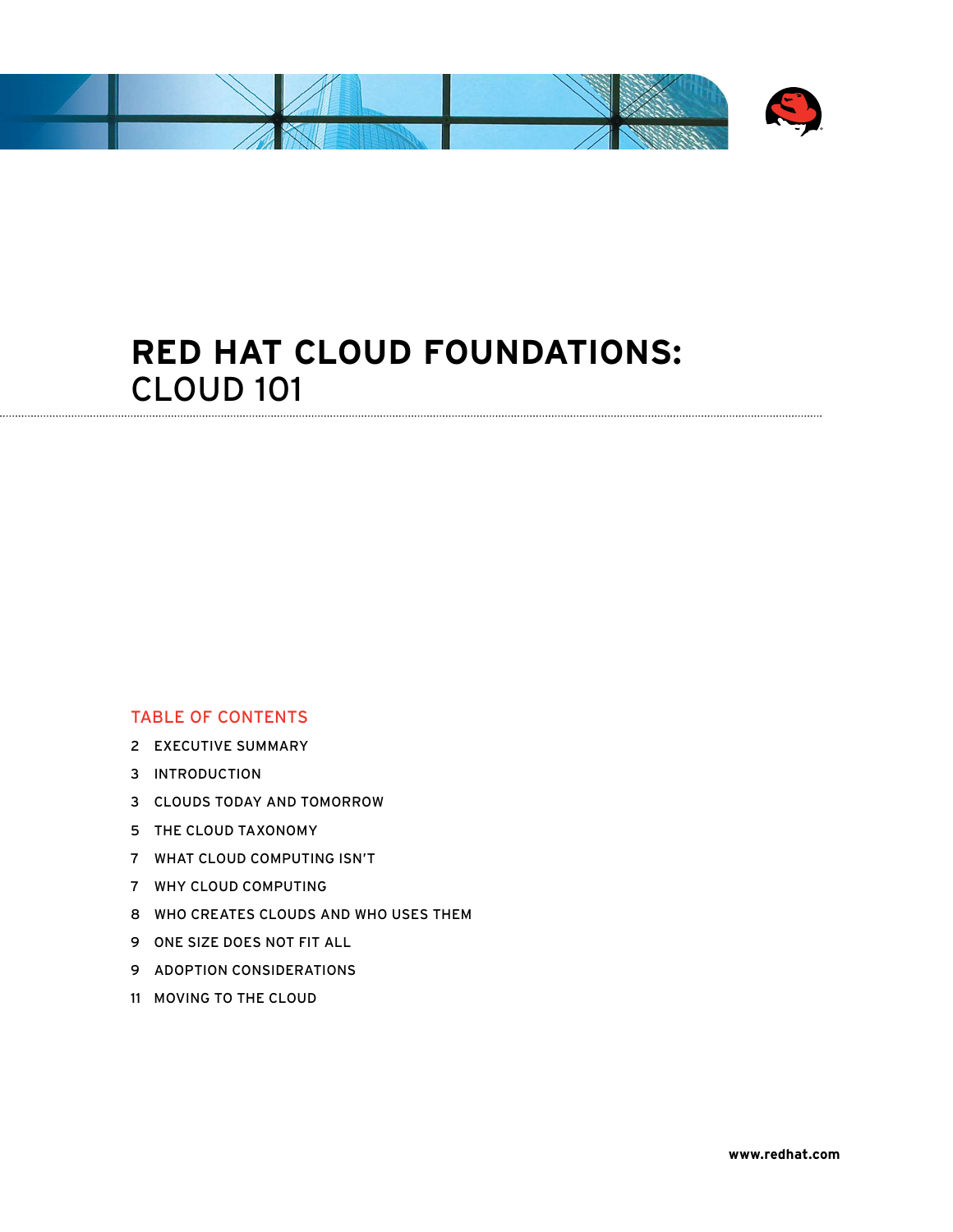

### **Executive Summary**

- • Clouds are a new way of building IT infrastructures from dynamic pools of virtualized resources that are operated as low-touch IT services and are consumed in a modern, web-savvy way.
- • Conceptually, cloud computing can be thought of as building resource abstraction and control on top of the hardware abstraction provided by virtualization.
- • In most cases, cloud computing infrastructures will evolve in scope and complexity over time. Functions such as elastic provisioning, metering, and self-service will often be added as the environment matures and goes into full production.
- • Cloud computing includes delivering services from multiple levels of the software stack. The most widelyused taxonomy specifies Infrastructure-as-a-Service (e.g. compute and storage), Platform-as-a-Service (e.g. middleware and infrastructure automation), and Software-as-a-Service (applications). These levels may layer on top of each other but can also exist independently.
- Cloud computing can take place either on-premises (private cloud), as a shared, multi-tenant, off-premises resource (public cloud), or some combination of the two (hybrid cloud).
- • Cloud computing is not just another name for virtualization. It builds on virtualization, and constructing a virtualized infrastructure will be the first step to a private cloud for many customers.
- • A private cloud improves efficiency, helps organizations save money, and improves service levels relative to less flexible and dynamic IT infrastructures.
- Public clouds offer a pay-as-you-go pricing model for computing resources that customers do not need to own or operate themselves.
- • Clouds take many forms because different customers or even different business units and applications within a single customer have vastly different requirements. One size doesn't fit all.
- • Cloud infrastructure should support interoperability, open standards, and the ability to run existing applications in many different environments and on many different clouds.
- • Clouds should provide flexibility for your organization and not lock you into a single vendor's solution.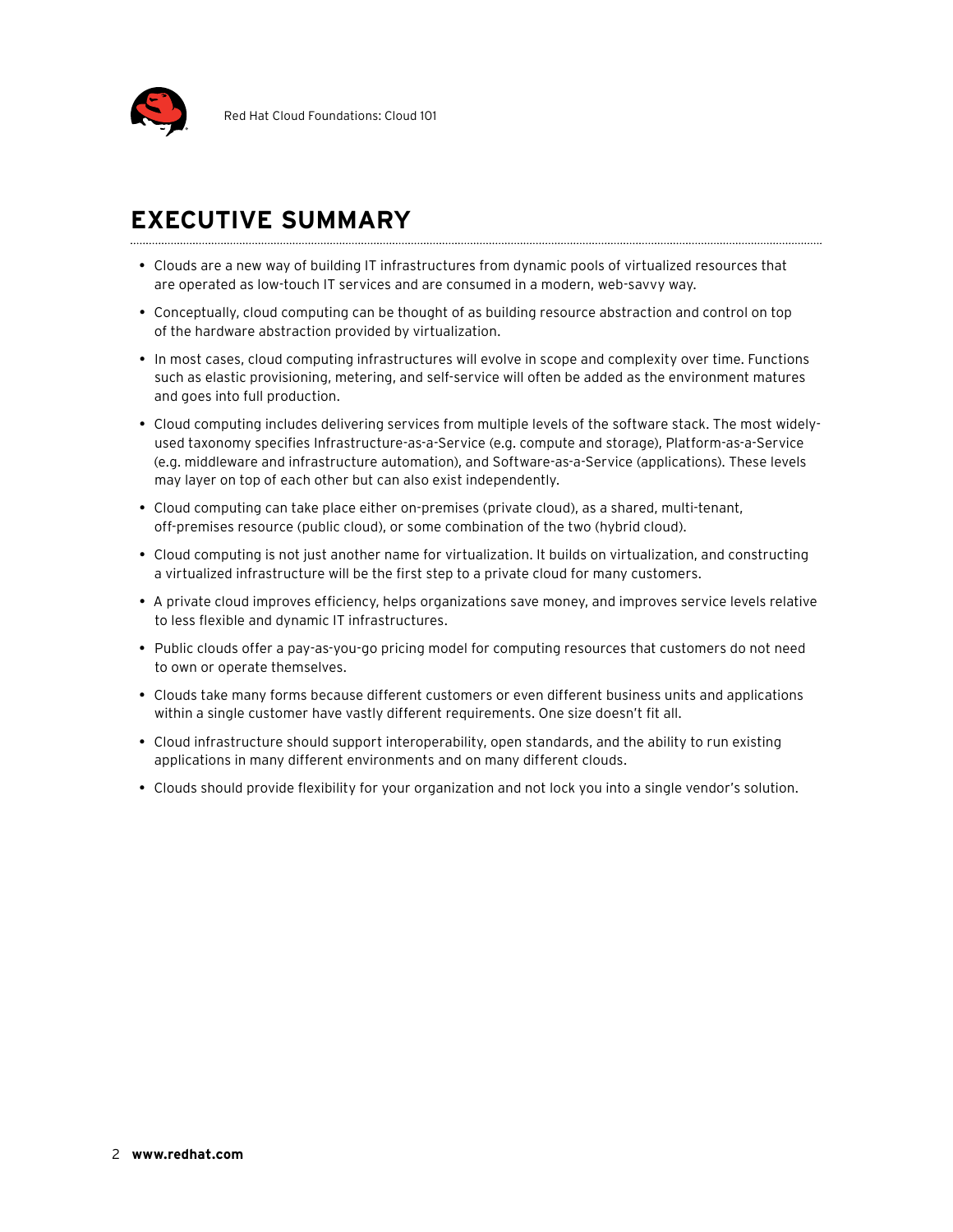

### **Introduction**

In a remarkably short time, cloud computing has emerged as a hugely important evolution in the way that businesses and individuals consume and operate computing. It's a fundamental shift to an operational model in which applications don't live out their lives on a specific piece of hardware and in which resources are more flexibly deployed than was the historical norm. It's also a fundamental shift to a development and consumption model that replaces hard-wired, proprietary connections among software components and the consumers of those components with lightweight web services and web-based software access.

In short, cloud computing refers to a convergence of technologies and trends that are making IT infrastructures and applications more dynamic, more modular, and more consumable. That's a big change that has implications that touch on just about every aspect of computing.

For end-user customers, cloud computing provides the means to ramp up new services or reallocate computing resources rapidly, based on business needs. It means having the ability to run an application either on-premises or off-premises (or a combination of the two) based on cost, capacity requirements, and other factors. For software vendors, cloud computing offers new ways to deliver applications and reduce the friction associated with installing upgrades or additional modules.

However, for something that is in many ways at the fore of where information technology is headed, it can still be a challenge to get your arms around what cloud computing is exactly. The biggest stumbling block is that while cloud computing as a high-level business concept and technology approach can be described succinctly, it takes a variety of different forms that aren't always obviously related to each other. Furthermore, the pains that cloud computing relieves aren't necessarily the same for datacenter operators, developers, and end-users; thus, what's most relevant about cloud computing to you depends to some degree on who you are and where you are located in an organization. Plus, of course, cloud computing is young, and it continues to develop along many axes.

This whitepaper aims to make sense of it all for audiences that haven't been deeply involved in the details of cloud computing as it has rapidly evolved. It lays out the characteristics of a cloud computing infrastructure. It discusses some of the things that cloud computing isn't, even if they're often conflated in customers' and prospects' minds. It describes the forms that cloud computing can take and how different types of technology providers and consumers of technology relate to each other.

# **Clouds today and tomorrow**

The National Institute of Standards and Technology (NIST) defines cloud computing as "a model for enabling convenient, on-demand network access to a shared pool of configurable computing resources (e.g., networks, servers, storage, applications, and services) that can be rapidly provisioned and released with minimal management effort or service provider interaction." This definition, together with associated service and deployment models, has emerged as a tough industry consensus of where cloud computing is headed. (http://csrc.nist.gov/groups/SNS/cloud-computing/)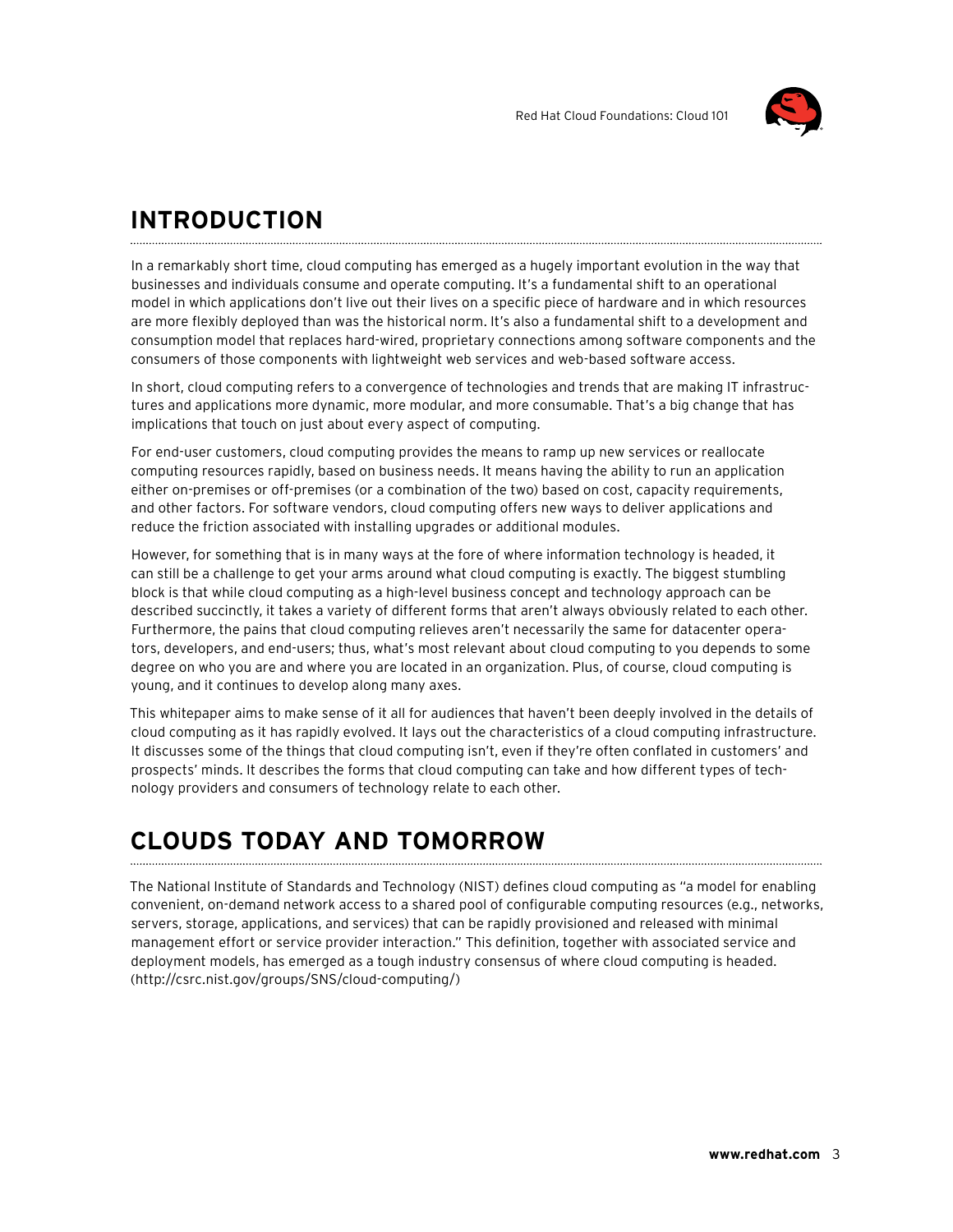

Characteristics such as the following will become the norm over time in mature, production cloud implementations. However, not all will necessarily be present with early implementations—and, indeed, not all will necessarily be valued by a given customer. For example, while pay-as-you-go utility pricing is often associated with cloud computing, organizations that implement internal clouds may not care about highly granular chargeback to individual departments or users. Ultimately, "cloud computing" is the set of capabilities that solves a customer's problems or provides them with new business value rather than something described by an inflexible, abstract definition.

#### Resource abstraction and pooling

Pooled computing resources serve multiple consumers using a multi-tenant model (whether different internal groups within one company or different organizations within a shared, public resource) with physical and virtual resources dynamically assigned and reassigned depending on demand. The consumer of the service generally has limited control over or knowledge of the exact location of the provided resources but may be able to specify location at a higher level of abstraction—such as to create high-availability domains or to meet regulatory requirements around data location. Examples of resources include storage, processing, memory, network bandwidth, and virtual machines.

#### Network-centric

Whether implemented within a single organization or at a public cloud provider, cloud computing is networkcentric. Services are made available over the network and accessed through standard mechanisms, typically lightweight web protocols.

#### Simple, fast provisioning of resources

One of the ways that cloud computing makes an IT infrastructure more agile is by enabling new resources to be brought online quickly. This may include over time a degree of self-service—meaning that a user can provision computing capabilities, such as server capacity and storage, as needed without having to interact with a human. (Typically, policies that limit total resource limits or credit without an additional level of authorization would limit the scope of self-service requests.)

#### Rapidly and elastically provisioned resources

In a cloud environment, resources can be rapidly and elastically provisioned, in some cases automatically, to quickly scale out based on pre-set policies and the demands of an application. Just as importantly, resources can also be rapidly decreased when they are no longer needed, avoiding the familiar situation of unused servers sitting idle after the task they were initially purchased for ends.

#### UTILITY PRICING

Cloud computing is often associated with "utility pricing" or pay-per-use, although today, this is something that is largely specific to public cloud providers. Metering at a level of abstraction appropriate to the type of service (such as storage, CPU usage, bandwidth, or active user accounts) will become more widespread over time as organizations learn the types of data that are most useful. Even if this information is not used to directly charge for use, it can be applied to capacity planning and other purposes.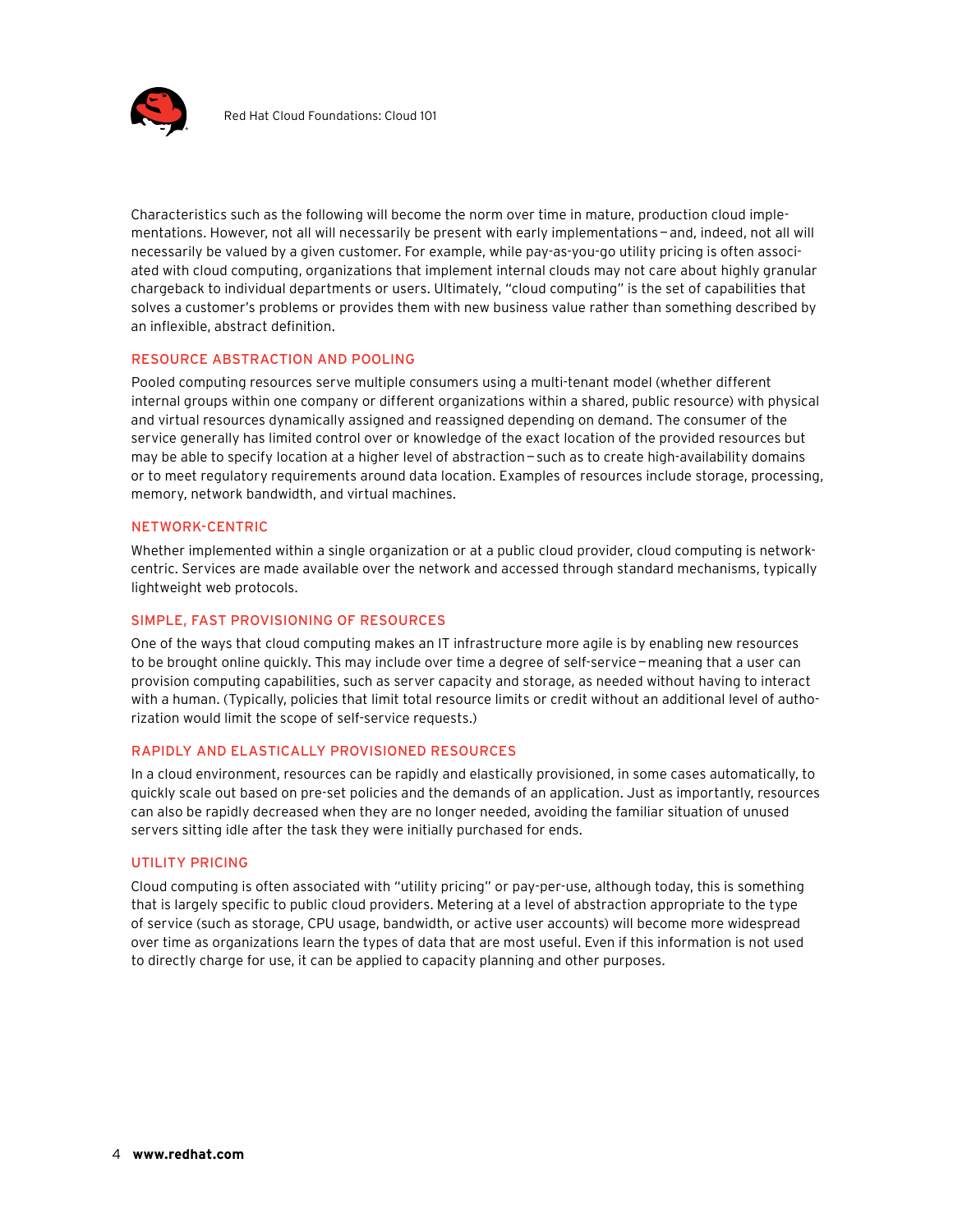

### **The cloud taxonomy**



The figure above shows what's come to be a widely accepted framework for viewing and discussing the cloud computing space. It shows the different types of cloud services and the different types of cloud deployments.

#### Infrastructure-as-a-Service (Public cloud examples: Amazon Web Services, IBM Cloud)

IaaS lets the user or creator of the service provision processing, storage, networking, and other computing resources on which they can then run operating systems and applications. The deployer of the service does not manage or control the underlying compute infrastructure except select networking configurations or perhaps physical location of the resources at a gross geographical level. On the other hand, the deployer is responsible for configuring and maintaining their own operating systems and software and, to a large degree, scaling their application and provisioning all the services required to run it.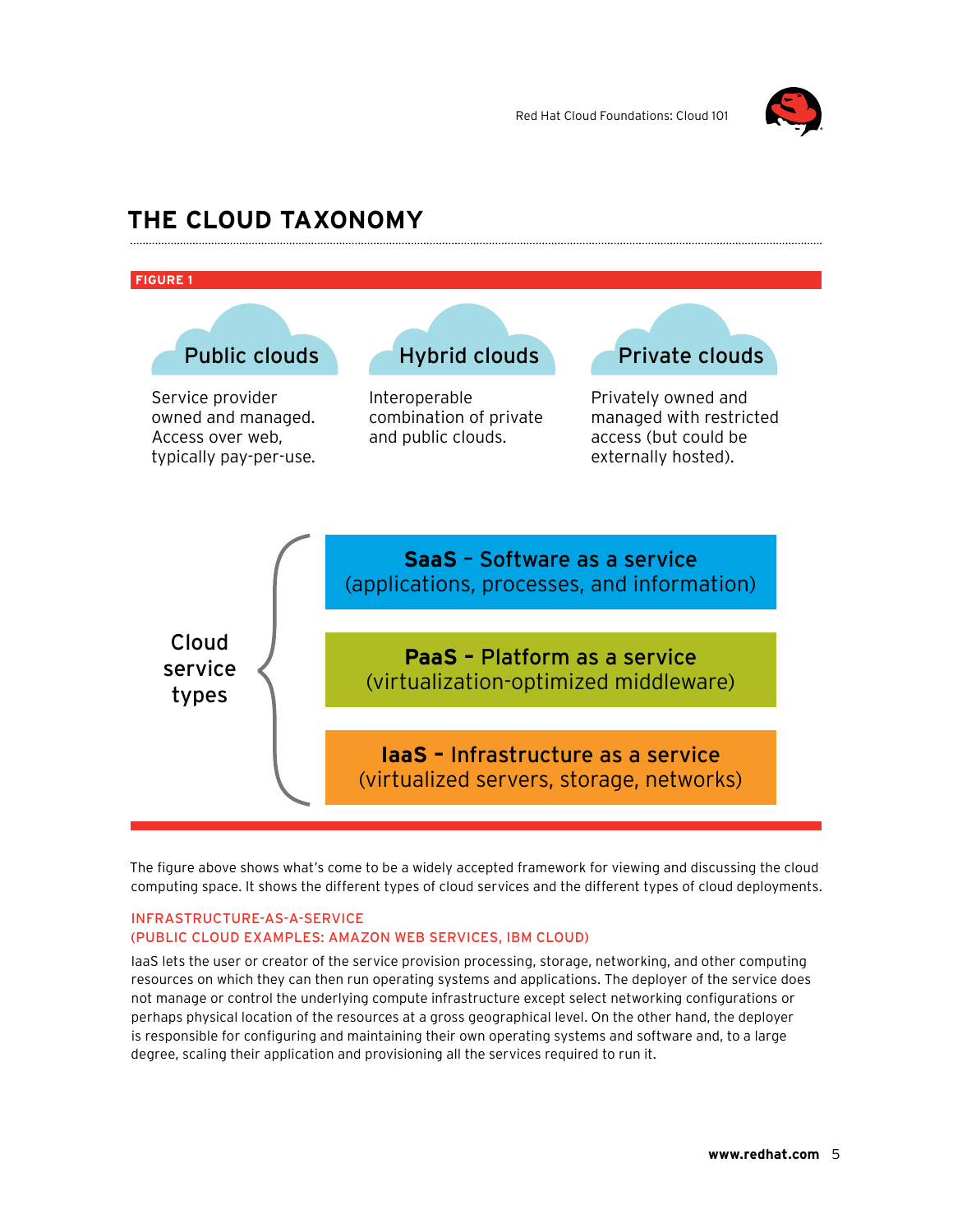

#### Platform-as-a-Service (Public cloud examples: Google App Engine, Force.com)

PaaS usually describes an additional level of services layered on top of an IaaS foundation. These services effectively provide an additional level of abstraction, taking care of tasks so that a developer or operator doesn't have to. Examples include widely used middleware, such as application servers and databases that would otherwise have to be added to a base-level infrastructure on a case-by-case basis. Alternatively, grid software middleware serves to automate common tasks such as scaling applications. The lines between what is a platform and what is just infrastructure and what is end-user hosted software can blur. But platforms are generally a higher level of abstraction than infrastructure while still not being an application that is something directly interacted with by a line-of-business user.

#### Software-as-a-Service (Public cloud examples: Salesforce.com, Intuit QuickBooks Online)

SaaS is perhaps the most familiar face of cloud computing, referring as it does to the direct consumption of a cloud resource—an application—by end users rather than by developers or operators. There is no inherent relationship between the hosted application and the nature of the infrastructure on which it runs. However, SaaS applications can and often do run on cloud infrastructure and middleware; after all, cloud computing virtues such as flexibility and efficiency are ultimately in service of applications. Thus, although SaaS does not necessarily imply IaaS or PaaS, the underlying infrastructure very much affects how efficiently the application runs and how it is experienced by users.

Cloud computing can also be delivered in different ways.

With public clouds, the cloud infrastructure or platform is made available to the general public or a large industry group and is owned and operated by the organization selling cloud services. (To be absolutely true to the described framework, any hosted SaaS application is technically a public cloud, but in practice the term is usually reserved for infrastructure and platform offerings.)

A private cloud, by contrast, is operated solely for an organization, either behind an internal firewall or operated by a third party for the exclusive use of that organization. It may be managed by the organization or a third party and may exist on premises or off-premises. (In other words, this definition really refers to the boundaries of control and trust rather than who employs the infrastructure's operators or who holds title to the equipment.)

A hybrid cloud blends the public and private cloud models. It assumes some level of interoperability between a private cloud and public cloud implementation. This approach might be of interest to a customer who wants to own and operate a cloud infrastructure sized for typical loads but reserve the option of renting additional capacity on a pay-as-you-go basis to handle load spikes.

Possible variants on these basic approaches include community clouds, which are shared by several organizations and support a specific community that has shared concerns such as security, compliance, or other needs that could be specific to a particular industry.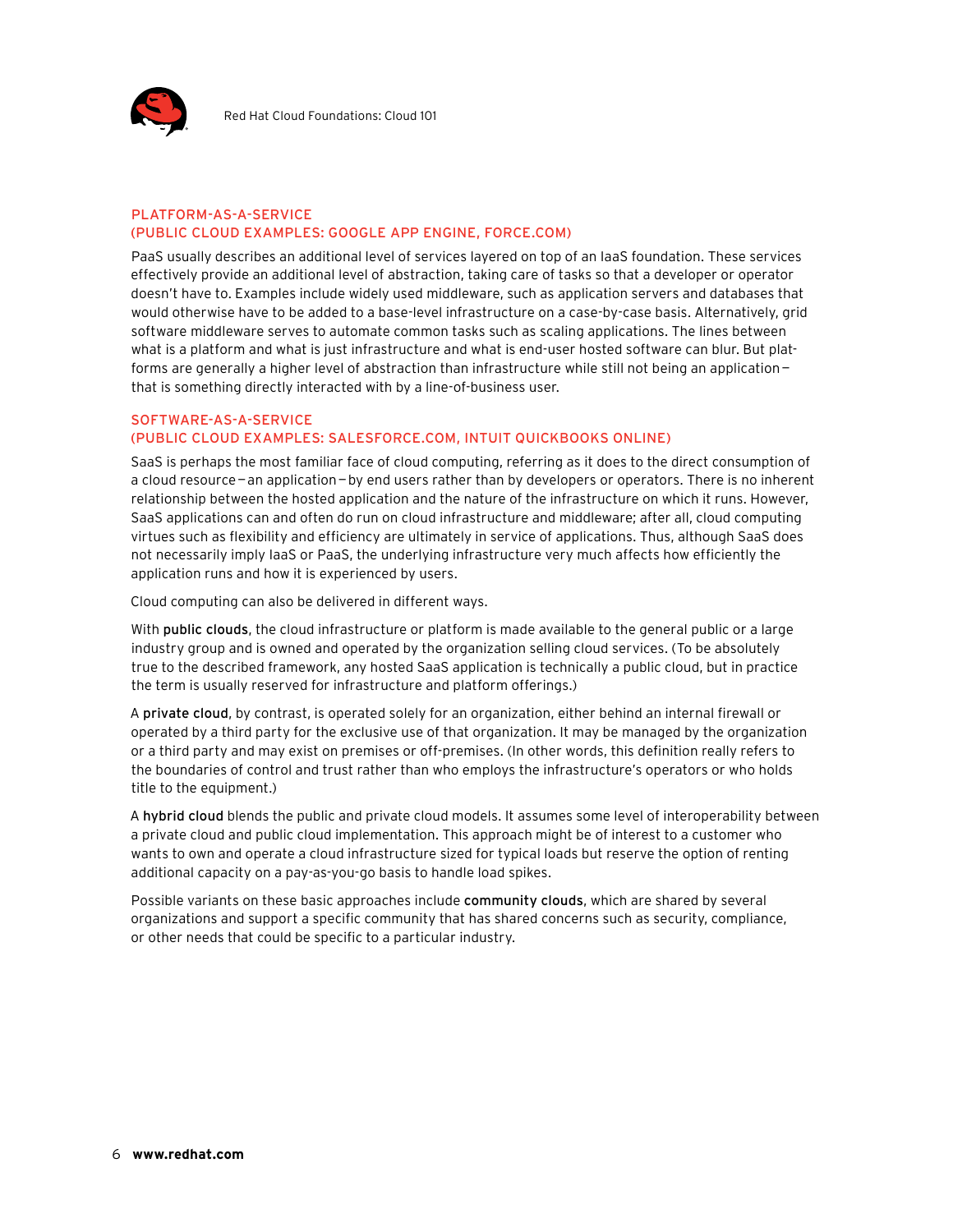

### **What cloud computing isn't**

Before getting into the benefits of cloud computing, it's worth briefly discussing what cloud computing isn't but to which it's often equated.

#### Cloud computing is not just virtualization or grid

Cloud computing also abstracts resources and provides self-service and automated facilities to control the allocation of resources. Does this mean virtualization and grid are irrelevant to cloud computing? Hardly. Hardware abstraction is a key enabler of cloud computing and, in fact, virtualizing/consolidating is a logical first step in a cloud infrastructure project. Virtualization also means that there's an evolutionary path to the cloud.

#### Nor is cloud computing just about using external resources

Books have popularized the public cloud, presenting it as a revolutionary way to consume computing, akin to the development of the electric grid. Public and hybrid clouds do offer a great way to deal with unpredictable workload demands and a way to get applications up and running and scaling quickly without CAPEX or timeconsuming hardware procurement cycles. However, for regulatory, compliance, and a host of other reasons, many organizations will not want to move their applications—or at least all of their applications—to a public service provider. And, for them, private cloud infrastructures can provide many of the same benefits as a public cloud without the loss of control.

#### Cloud computing isn't just a buzz word hyping computing as usual

Yes, like any hot technology, there is hype around cloud computing. And various aspects of cloud computing do have historical antecedents. Accessing applications over the network recollects application service providers and remote storage storage service providers. Utility pricing for rented compute resources recalls timesharing. However, collectively, the technologies that make up cloud computing represent the infusion of characteristics—like abstraction, elasticity, automated, and dynamic—into traditional computing, which is better described by words like hardwired, fixed, manual, and static.

### **Why cloud computing**

A cloud computing environment can react quickly and, in some cases, automatically to changes in workload demand, and new applications can be provisioned with much less time lag and effort than with traditional computing infrastructures.

An internally implemented cloud computing infrastructure improves efficiency and helps organizations save money relative to less flexible and dynamic IT infrastructures. Better provisioning processes make it easier to reclaim servers that are no longer being used for a project. These private clouds are often the evolution of a virtualized infrastructure into something that's more dynamic and automated.

Public cloud providers offer a way to buy computing capacity as it's needed, which can save money, especially where the alternative is to over-purchase capital equipment to protect against demand spikes or greater-than-anticipated capacity requirements. The fact that so many public cloud infrastructures are based on Linux and other open source software also helps keep costs down. They also allow organizations to pay for their IT as an operating expense rather than making capital purchases.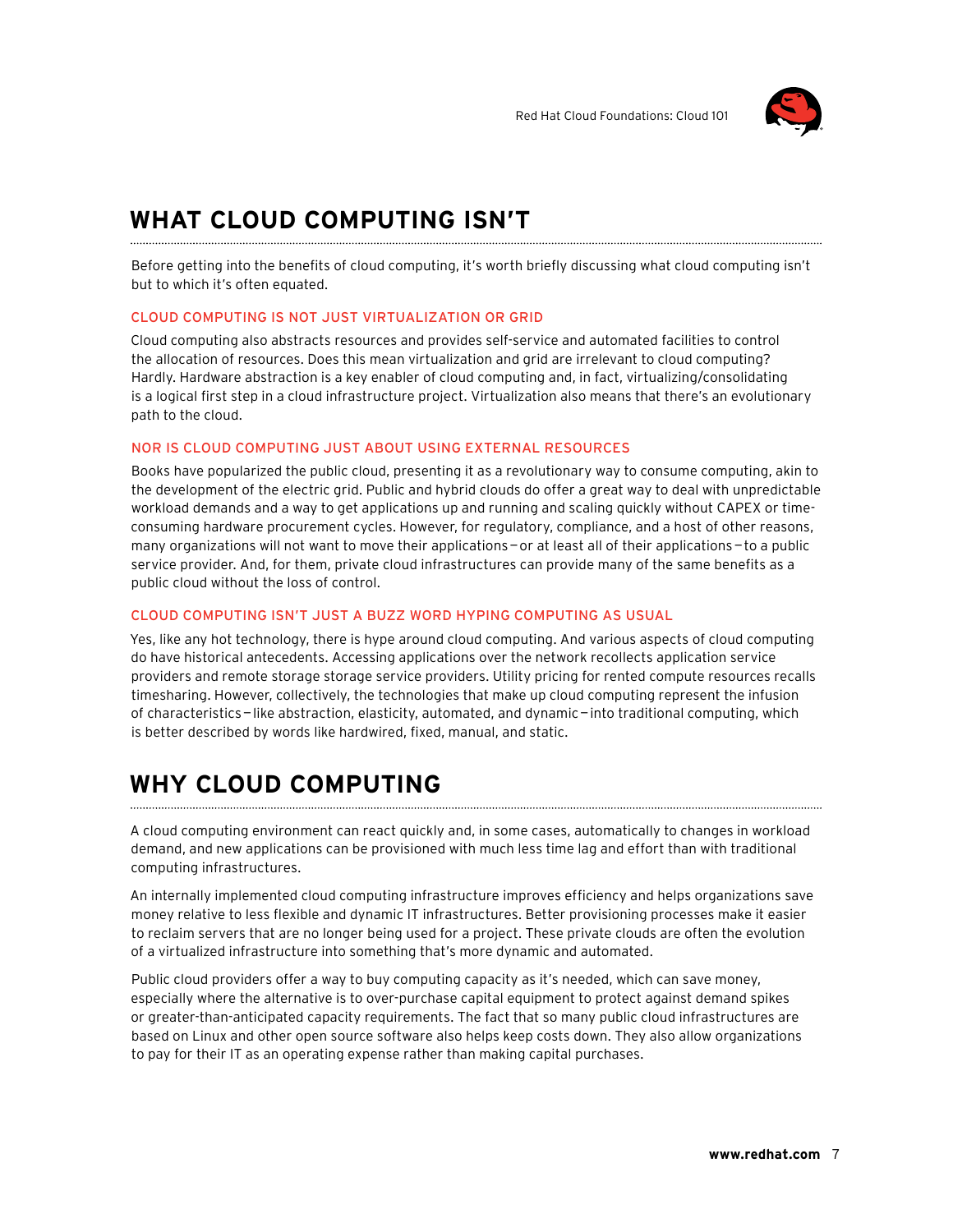

However, cloud computing isn't just about cost cutting. It's also about using IT to drive innovation and respond to changes in the business. A more flexible infrastructure, whether hosted internally or externally, encourages more experimentation and iteration, which in turn lets businesses introduce new technologies and services more quickly and more often.

Clouds based on Red Hat technologies leverage infrastructure products that are used by thousands of enterprises worldwide for some of the most demanding applications. And Red Hat Enterprise Virtualization, the on-ramp for Red Hat clouds, is designed from the ground up for the needs of cloud computing with great performance, quality-of-service guarantees, and advanced security features. All this is made possible by an open source development model that brings to bear more development resources than any single company can marshal, while augmenting it with proven enterprise support.

# **Who creates clouds and who uses them**

Earlier, we covered the different types of clouds and delivery models. Now, we'll take a look at what that means in terms of who sells what to whom.

IT infrastructure vendors like Red Hat sell the products needed to build clouds to end-user organizations and to public cloud providers like Amazon. They may also sell services to assist those organizations with their implementations and certify specific cloud providers as destinations for their products. For example, Red Hat has worked with its Red Hat Certified Cloud Providers to develop an industry-leading certification and testing program, making it simple, safe, and cost-effective to move and manage applications between on-premise and public clouds.

However, IT infrastructure vendors do not generally operate their own public clouds. (IBM is an exception; it both sells hardware and software to build clouds, and it operates a cloud for consumption by end-user customers.)

Public cloud vendors may internally develop value-add cloud services that they offer to their customers and that they use to monitor, manage, and run their implementation. However, especially as you move beyond the very largest public cloud providers, which have large in-house development staffs, service providers are primarily consumers of IT infrastructure software and hardware.

Application vendors/developers may themselves offer their software in the form of SaaS—in which case they will directly use infrastructure software and hardware developed by others—or they may use a thirdparty cloud or other service provider, in which case they consume PaaS, SaaS, or some form of hosting.

End users—whether consumers or business users—typically will only consume SaaS, whether it's an internally-hosted business application or one that's on the public web (which is why cloud means "software delivered over the Internet" to so many people).

Operators of enterprise IT infrastructure will purchase the infrastructure needed to build private clouds along with infrastructure services from external cloud providers.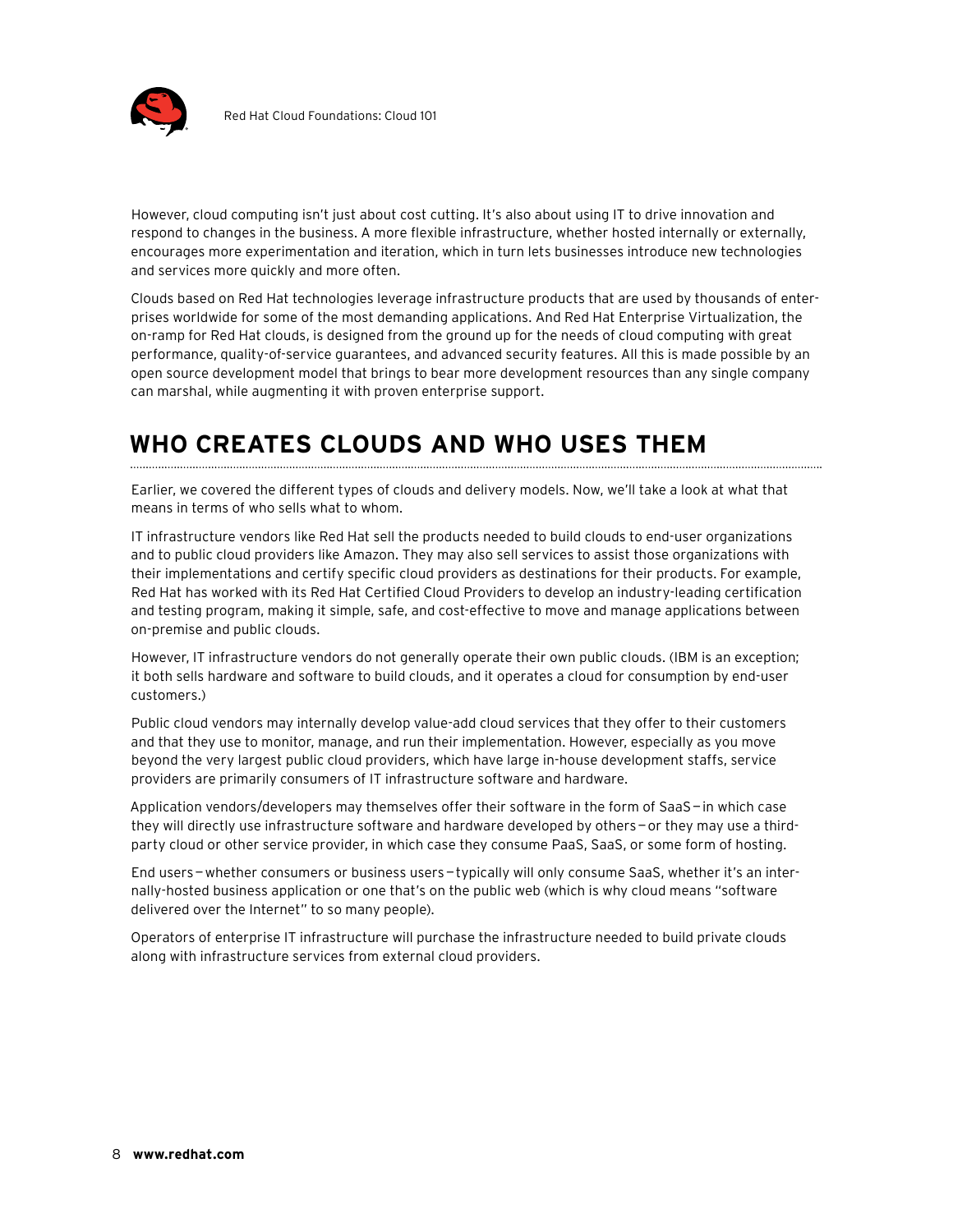

# **One size does not fit all**

We see many types of clouds and delivery models for the simple reason that not all customers are alike. They have different security and compliance requirements, which may even be mandated by the government. They have different levels of IT skills. A given application may be more or less central to their core business. They may be large or small. They may have big, sophisticated IT departments, or IT could be a part-time job for one person.

Consider these scenarios.

A medium-sized manufacturing company is implementing a new customer relationship management (CRM) system. This is obviously an important application for the organization, but it's not an application that particularly differentiates it from its competitors. It might therefore be a candidate for using a SaaS application from a third party. On the other hand, if it has extensive integration needs with existing enterprise resource planning applications, it may choose to implement CRM internally within a virtualized environment or as part of a broader private cloud implementation.

A large Wall Street firm has far more constraints when it comes to core trading applications. All sorts of regulatory and other legal requirements would make it difficult, if not impossible, to delegate such computing to a third party. Besides, this is at the heart of its business, and any downtime, or even sub-par performance, will be hugely expensive. Such an application has to be kept in-house under tight control. Given the potential for rapid growth and the ongoing need to bring new applications online quickly, this is fertile ground for a private cloud.

A software development startup, on the other hand, has little capital and wants to be able to iterate quickly and incur costs only as it gains users for an online application that it plans to offer. It really has no idea how many users it will gain and when. This is a tailor-made case for a public cloud platform with its utility pricing model and virtually unlimited scalability. However, as it grows, the company may find it's cheaper to start running some of its computing infrastructure in-house, making a common application platform between public and private environments an important consideration. This makes Linux and open source, the foundation of the vast majority of public clouds around the world, the logical foundation for private clouds as well.

### **Adoption considerations**

The above scenarios suggest factors that play into how cloud computing is deployed. Although some might be thought of as barriers to cloud adoption, in reality, they're better thought of as requirements that make some approaches preferable to another.

Security and compliance is one such set of requirements. Some industries, such as healthcare and financial services, have to comply with regulations regarding things like privacy, security, and compliance. As a result, such organizations will tend to implement private clouds rather than making use of public clouds for their applications covered by such regulations. The issue isn't that public clouds are insecure in some general sense, but rather that very specific requirements for data separation, audit, and so forth may be difficult or impossible to observe in a public cloud where they can't lay hands on the servers where their applications are running or the disks where their data is stored.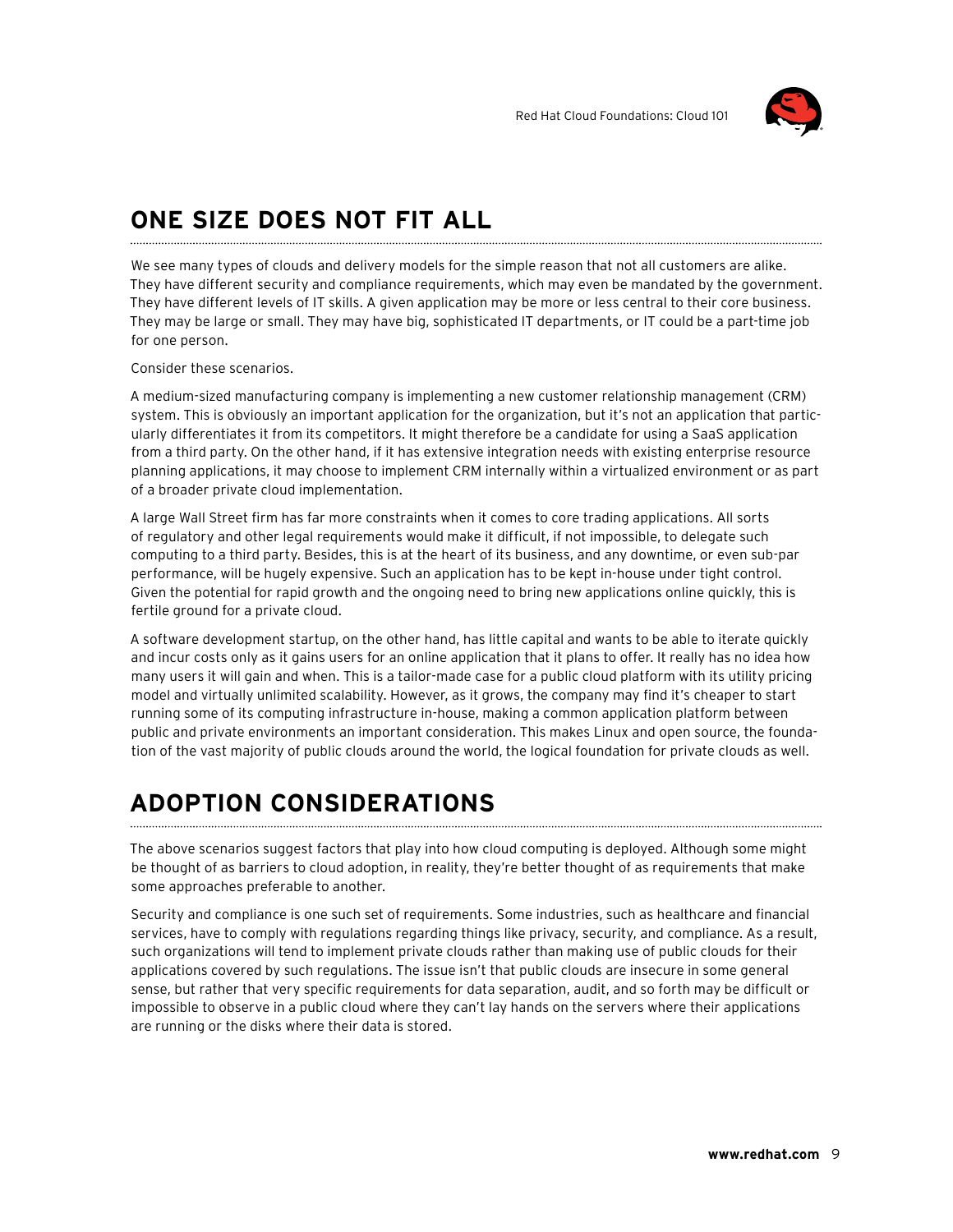

Of course, a secure foundation is important for cloud computing as it is for other enterprise applications; indeed, it's even more important because a cloud infrastructure is a shared infrastructure. That's why Red Hat's KVM-based virtualization uses sVirt, which leverages SELinux to enable Mandatory Access Control security to be applied to guest virtual machines and thereby eliminates the possibility of guest operating systems attacking not only each other but the host system. SELinux was developed cooperatively with the U.S. government to handle the most demanding security requirements, such as shared cloud computing environments.

The perception, abetted by books, magazine articles, and, indeed, the strategy of some vendors, is that cloud computing requires a radical rip-and-replace approach. This scares off potential customers. It's true that a fully-realized cloud computing implementation does represent a dramatic step forward from a traditional computing infrastructure where applications are closely tied to specific, physical servers.

However, cloud computing isn't all or nothing. Public clouds enable—encourage even—experimentation with, say, a new application under development. And private clouds can be built out incrementally; virtualization offers an on-ramp to cloud computing and a logical first step. Depending upon the organization, the applications, and even the point in an application's lifecycle (for example, prototype vs. production), it may be preferable to run the app in a private cloud, a public cloud, or even a combination of the two. Thus, an important consideration for customers is to ensure that their cloud technology provider provides the means to interoperate among different types of clouds.

In general, the lack of control and confidence that service level agreements will be met—if indeed they are even explicitly guaranteed—makes some organizations wary of public clouds. This highlights the need for the same sort of due diligence and risk mitigation required whenever a business process or task is outsourced to a third party.

But cloud computing is not much different in this regard from using any other hosted service, or for that matter, contracting out any sort of function. Consider things like the stability and maturity of the provider, support policies and guarantees, whether their platform allows you to move the workload to another provider or to an internal cloud, backup and recovery guarantees, and their contract terms and service levels. And for core applications with stringent SLAs, the right answer may ultimately be to run them in a private cloud. This isn't so much because an internal IT infrastructure is inherently better than that operated by a third party, but it is more visible—and that may be the deciding factor if the application is that important to the business.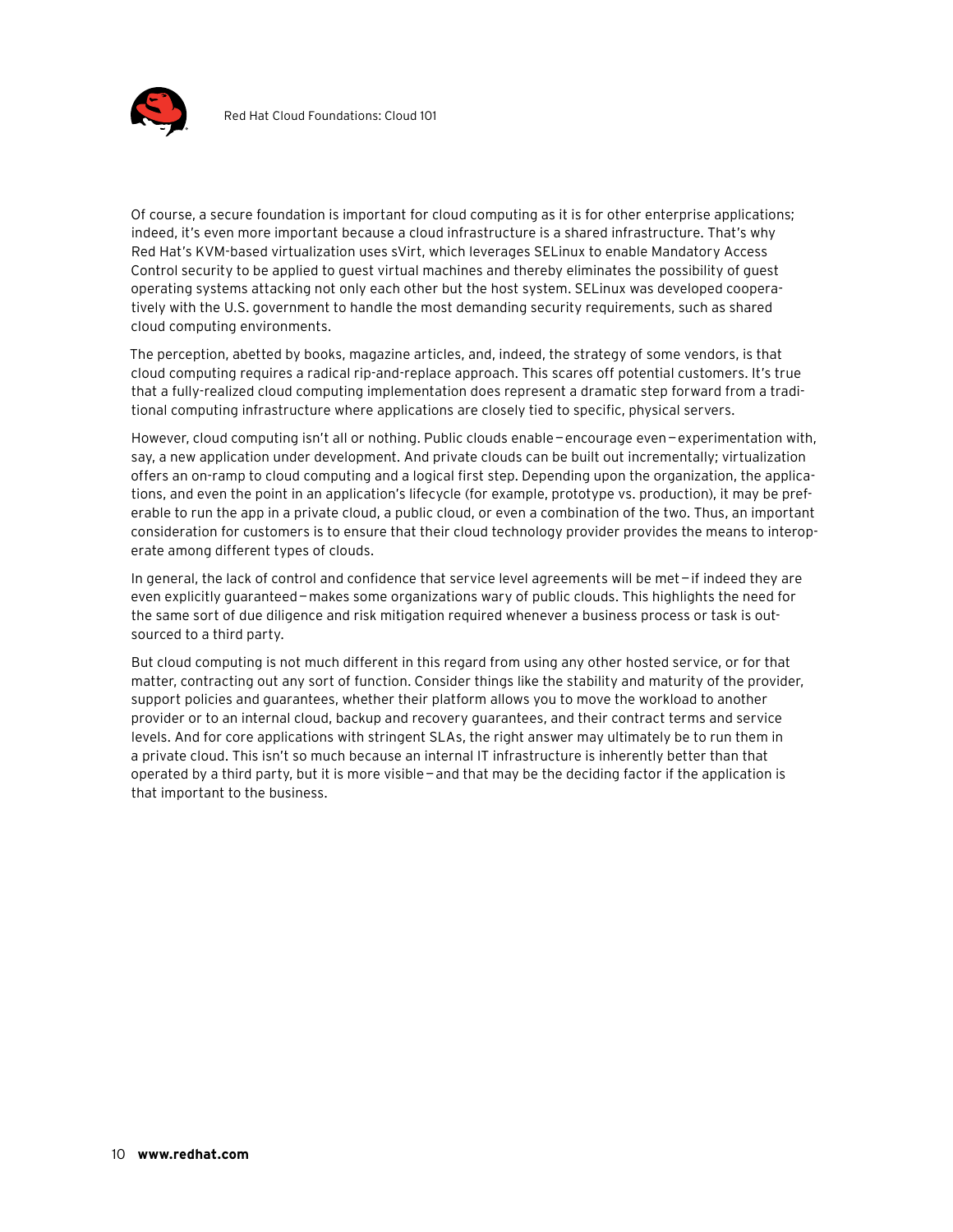

### **Moving to the cloud**

Some of the characteristics and examples of cloud computing discussed here may not seem particularly new. SaaS brings to mind application service providers (ASP) and other forms of outsourced applications that go back to third-party payroll providers. Public cloud storage likewise has an analog in the storage service providers. What is outsourcing but paying someone else to operate your computing resources? Hosting and ultimately even time sharing represent other ways of renting time on third-party equipment. Virtualization, even if it's not a synonym for cloud computing, plays a big part in building computing infrastructures that have the sort of flexibility and resiliency that cloud computing demands.

Cloud computing does indeed have many antecedents and builds on many existing technologies and approaches, which is why we say that cloud computing is evolutionary rather than revolutionary.

That said, cloud computing represents an important step forward in the way that computers are operated and computing is consumed because of the way it brings together pieces that were previously disconnected or immature. Networks are faster and applications more modular and web-savvy. Server virtualization is both an important component of cloud computing and a major catalyst in changing the way people think about abstraction of which cloud computing is just another type. An increasingly mobile workforce and the proliferation of client form factors make traditional types of enterprise applications and the way they are operated increasingly outmoded. And the sheer scale of today's computing infrastructures demands something new. That something is cloud computing.

Many organizations are ready to start heading there. Assessing the IT and business problems that they're trying to solve will help suggest the best path to follow. For some, the fast adoption and utility pricing of public cloud services will address the most immediate pain points. For other, a private cloud that builds on a virtualized foundation will be the strategic choice that helps IT bring on new business services more quickly. Whichever direction (or hybrid approach), it need not be disruptive but can incrementally build on existing investments and processes while starting to reap the benefits of a new approach to computing.